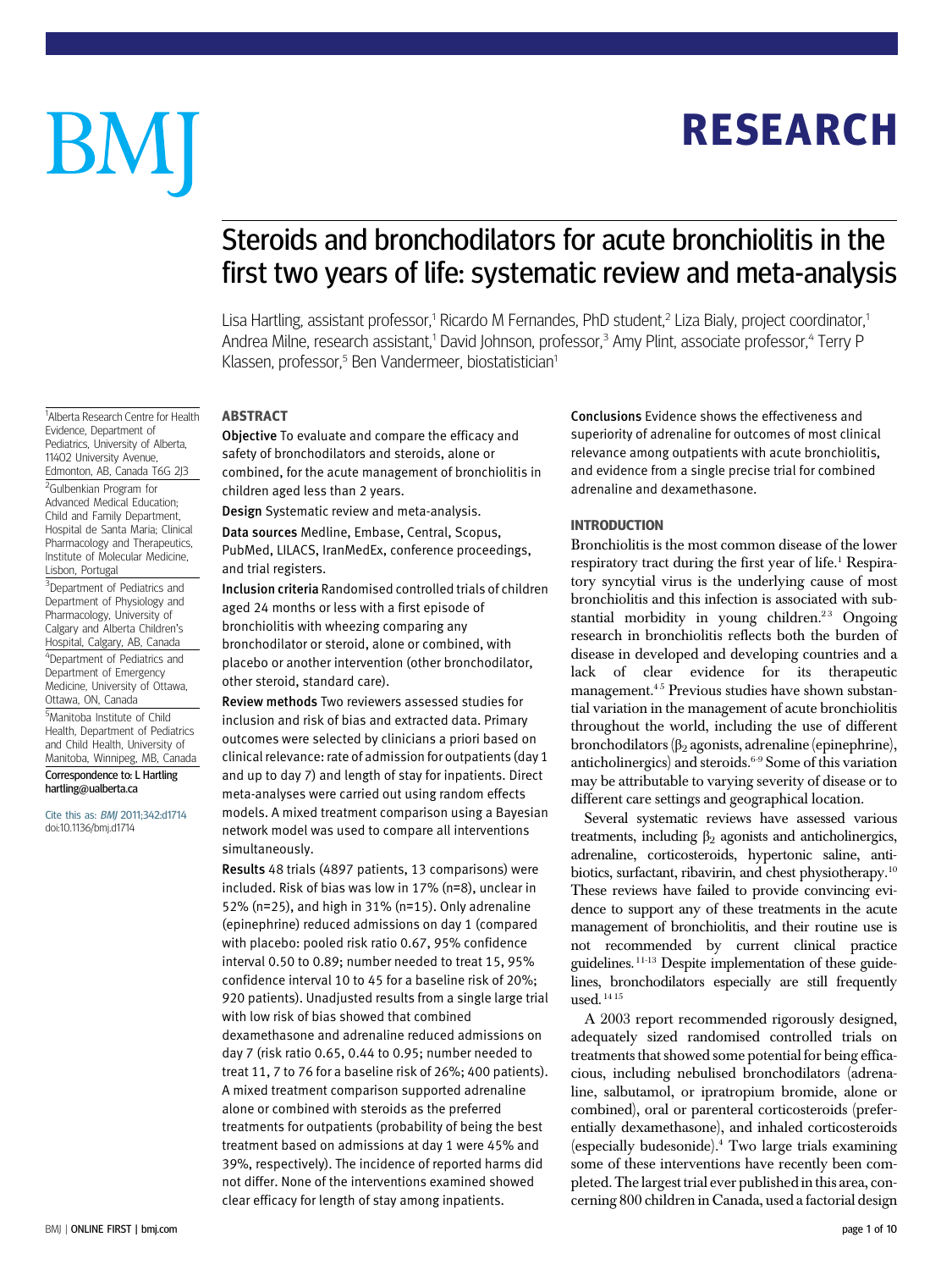

Fig 1 | Flow diagram for study selection

to examine adrenaline and dexamethasone, alone or combined, compared with placebo.<sup>16</sup> Another trial completed concurrently in the United States compared dexamethasone with placebo in a sample of 600 children.17 These two large trials add substantially to the evidence and provide a strong signal for further synthesis work.<sup>18</sup>

These recent trials also raise new questions and potentially novel approaches to the acute management of bronchiolitis that warrant closer investigation. Specifically, one trial showed a 35% relative reduction on rates of admission to hospital with combined adrenaline and dexamethasone treatment compared with placebo.<sup>16</sup> Previously, a smaller trial was the first to show the effectiveness of oral dexamethasone in reducing hospital admissions in outpatients with acute bronchiolitis.<sup>19</sup> The unique feature of this trial, among others that did not show effectiveness, was that high dose steroids were administered along with a bronchodilator (salbutamol) according to a defined protocol rather than at the discretion of the attending physician. Although the interactive effect of steroids and bronchodilators has emerged as a potential treatment option,<sup>16</sup> it has not been examined at the level of systematic review and placed in the context of other evidence.

Driven by recent evidence and current uncertainties in practice, we systematically evaluated and compared the efficacy and safety of bronchodilators ( $\beta_2$  agonists, adrenaline, anticholinergics) and steroids, alone or combined, for the acute management of bronchiolitis. We also determined the effectiveness of steroids with a fixed protocol for bronchodilator use compared with those in which the bronchodilator was given at the discretion of the attending physician, and bronchodilators given with and without steroids. By carrying out mixed treatment comparisons, we sought to improve on previous systematic reviews that focused primarily on pairwise, direct comparisons, often with the comparator being a placebo. Mixed treatment analysis is a relatively new development in the area of evidence synthesis, with the advantage of combining data on different interventions for the same condition.<sup>2021</sup>

## **METHODS**

Through all stages of this work, we followed a protocol that was developed by the coauthors before the review began, in which all outcomes and analyses were specified a priori.

#### Search strategy

A medical research librarian searched Medline Ovid version (1950 to November week 2, 2009), Embase Ovid version (1980 to 2009 week 47), EBM Reviews —Cochrane Central Register of Controlled Trials (4th quarter 2009), LILACS—Latin American and Caribbean Center on Health Sciences Information (25 November 2009), PubMed (9 March 2009), Scopus (1823 to 25 November 2009), and IranMedEx (26 November 2009). (See web extra appendix A for the search strings.) We applied no restrictions on year or language. To identify unpublished studies and studies in progress, we searched conference proceedings for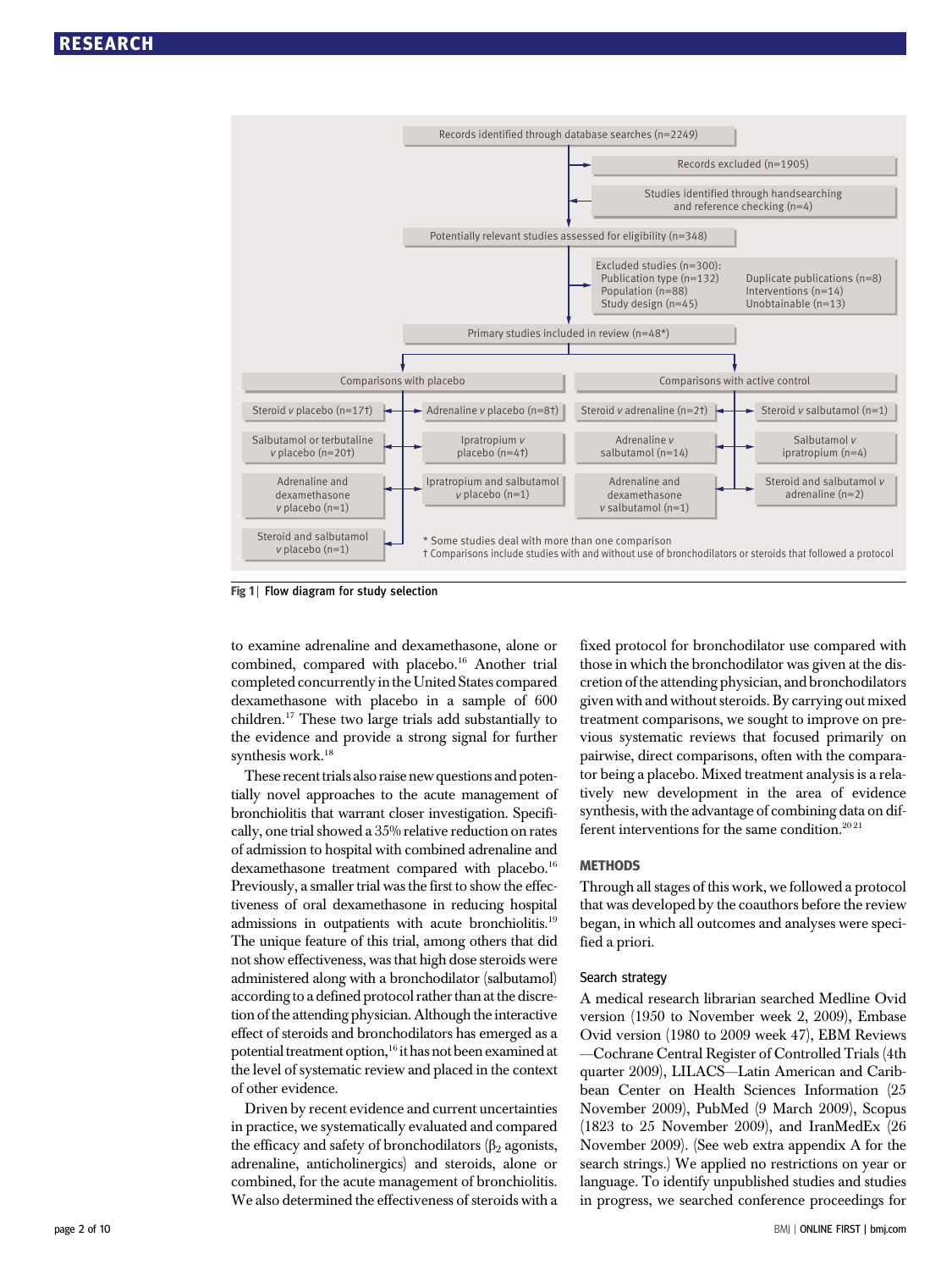#### Table 1 | Overview of studies included in systematic review

| Comparison by population               | No of studies<br>(No of patients) | No of studies<br>providing data<br>for primary outcome | Years of publication<br>(median) | Countries of study                                                                                       | <b>Risk of bias</b>      |
|----------------------------------------|-----------------------------------|--------------------------------------------------------|----------------------------------|----------------------------------------------------------------------------------------------------------|--------------------------|
| Steroid v placebo:                     |                                   |                                                        |                                  |                                                                                                          |                          |
| Inpatients                             | 9(772)                            | 8                                                      | 1996-2007 (2000)                 | UK (2), Israel, Belgium, Mexico, Canada,<br>Thailand, Brazil, USA                                        | 1 low, 4 unclear, 4 high |
| Outpatients                            | 8 (1778)                          | 8                                                      | 1998-2009 (2002/2004)            | USA (2), Canada (2), Turkey (2), Israel,<br>Paraguay                                                     | 1 low, 4 unclear, 3 high |
| Adrenaline v placebo:                  |                                   |                                                        |                                  |                                                                                                          |                          |
| Inpatients                             | 3(330)                            | $\overline{2}$                                         | 2002-3 (2002)                    | England, Canada, Australia                                                                               | 1 low, 1 unclear, 1 high |
| Outpatients                            | 5(526)                            | 4                                                      | 1995-2009 (2005)                 | Turkey (2), Iran, Canada, USA                                                                            | 2 low, 2 unclear, 1 high |
| Salbutamol* or terbutaline v placebo:  |                                   |                                                        |                                  |                                                                                                          |                          |
| Inpatients:                            | 9(488)                            | 6                                                      | 1991-2009 (1997)                 | Turkey (2), France, Saudi Arabia, Singapore, 1 low, 5 unclear, 3 high<br>Canada, USA, Tunisia, Australia |                          |
| Outpatients                            | 11 (926)                          | 6                                                      | 1990-2008 (1998)                 | Canada (3), Turkey (3), USA (2), Egypt, India, 2 low, 6 unclear, 3 high<br>Iran                          |                          |
| Ipratropium v placebo:                 |                                   |                                                        |                                  |                                                                                                          |                          |
| Inpatients                             | 3 (194)                           | $\overline{2}$                                         | 1995-2008 (1997)                 | Saudi Arabia, Singapore, Turkey                                                                          | 3 unclear                |
| Outpatients                            | 1(72)                             | $\mathbf{1}$                                           | 1992                             | Canada                                                                                                   | 1 unclear                |
| Adrenaline and dexamethasone v other:  |                                   |                                                        |                                  |                                                                                                          |                          |
| Inpatients                             | $\mathbf 0$                       | <b>NA</b>                                              | NA                               | NA                                                                                                       | NA                       |
| Outpatients                            | 2(436)                            | $\overline{2}$                                         | 2004, 2009                       | Turkey, Canada                                                                                           | 1 low, 1 high            |
| Ipratropium and salbutamol* v placebo: |                                   |                                                        |                                  |                                                                                                          |                          |
| Inpatients                             | $\pmb{0}$                         | <b>NA</b>                                              | ΝA                               | NA                                                                                                       | NA                       |
| Outpatients                            | 1(72)                             | $1\,$                                                  | 1992                             | Canada                                                                                                   | 1 unclear                |
| Steroid v adrenaline:                  |                                   |                                                        |                                  |                                                                                                          |                          |
| Inpatients                             | $\mathbf 0$                       | <b>NA</b>                                              | <b>NA</b>                        | <b>NA</b>                                                                                                | <b>NA</b>                |
| Outpatients                            | 2(444)                            | $\overline{2}$                                         | 1995, 2009                       | Turkey, Canada                                                                                           | 1 low, 1 high            |
| Adrenaline v salbutamol*:              |                                   |                                                        |                                  |                                                                                                          |                          |
| Inpatients                             | 6(433)                            | 4                                                      | 1993-2007 (2001/2002)            | Canada (2), Jordan, Chile, Iran, India                                                                   | 1 low, 3 unclear, 2 high |
| Outpatients                            | 8 (378)                           | 6                                                      | 1995-2007 (2004)                 | Turkey (3), USA (2), Israel, Iran, Canada,                                                               | 4 low, 3 unclear, 1 high |
| Steroid v salbutamol*:                 |                                   |                                                        |                                  |                                                                                                          |                          |
| Inpatients                             | $\mathbf 0$                       | <b>NA</b>                                              | NA                               | NA                                                                                                       | <b>NA</b>                |
| Outpatients                            | 1(45)                             | $\mathbf{1}$                                           | 1995                             | Turkey                                                                                                   | 1 high                   |
| Salbutamol v ipratropium:              |                                   |                                                        |                                  |                                                                                                          |                          |
| Inpatients                             | 4 (192)                           | 3                                                      | 1995-2008 (2000)                 | Saudi Arabia, Singapore, Turkey (2)                                                                      | 3 unclear, 1 high        |
| Outpatients                            | $\mathbf 0$                       | <b>NA</b>                                              | <b>NA</b>                        | NA                                                                                                       | NA                       |
| Steroid and salbutamol* v other:       |                                   |                                                        |                                  |                                                                                                          |                          |
| Inpatients                             | $\mathbf 0$                       | <b>NA</b>                                              | <b>NA</b>                        | NA                                                                                                       | NA                       |
| Outpatients                            | 2(103)                            | $\overline{2}$                                         | 1998, 2004                       | Turkey (2)                                                                                               | 2 high                   |
| NA=Not applicable.                     |                                   |                                                        |                                  |                                                                                                          |                          |

\*Salbutamol has been used throughout to also refer to albuterol.

six relevant organisations and six clinical trials registers (see web extra appendix A). Finally, we checked reference lists of relevant studies and previous reviews and contacted experts in the specialty.

#### Study selection

Studies were included if they were randomised controlled trials, involved inpatients or outpatients aged 24 months or less with bronchiolitis, and compared a bronchodilator (salbutamol or terbutaline, adrenaline, ipratropium bromide) or steroid (inhaled or systemic), or both combined, with another intervention (either placebo or another intervention including another bronchodilator or steroid). Bronchiolitis was defined as a physician diagnosed first episode of acute wheezing with respiratory distress and associated with clinical evidence of viral infection. We excluded studies in which any participants had a history of wheezing, respiratory distress, or a formal diagnosis of asthma. We chose to focus on first episodes of wheezing to deal with the possible overlap between bronchiolitis, recurrent wheezing, and asthma. We also excluded studies in the intensive care setting or with intubated or ventilated participants, and studies assessing longer courses of steroids started during the acute phase of bronchiolitis for the prevention of postbronchiolitic wheezing. The primary outcomes, selected by the clinician authors a priori based on clinical relevance, were rate of admissions at day 1 and day 7 for outpatient studies and length of stay in hospital for inpatient studies. Secondary outcomes included change in clinical score, oxygen saturation, respiratory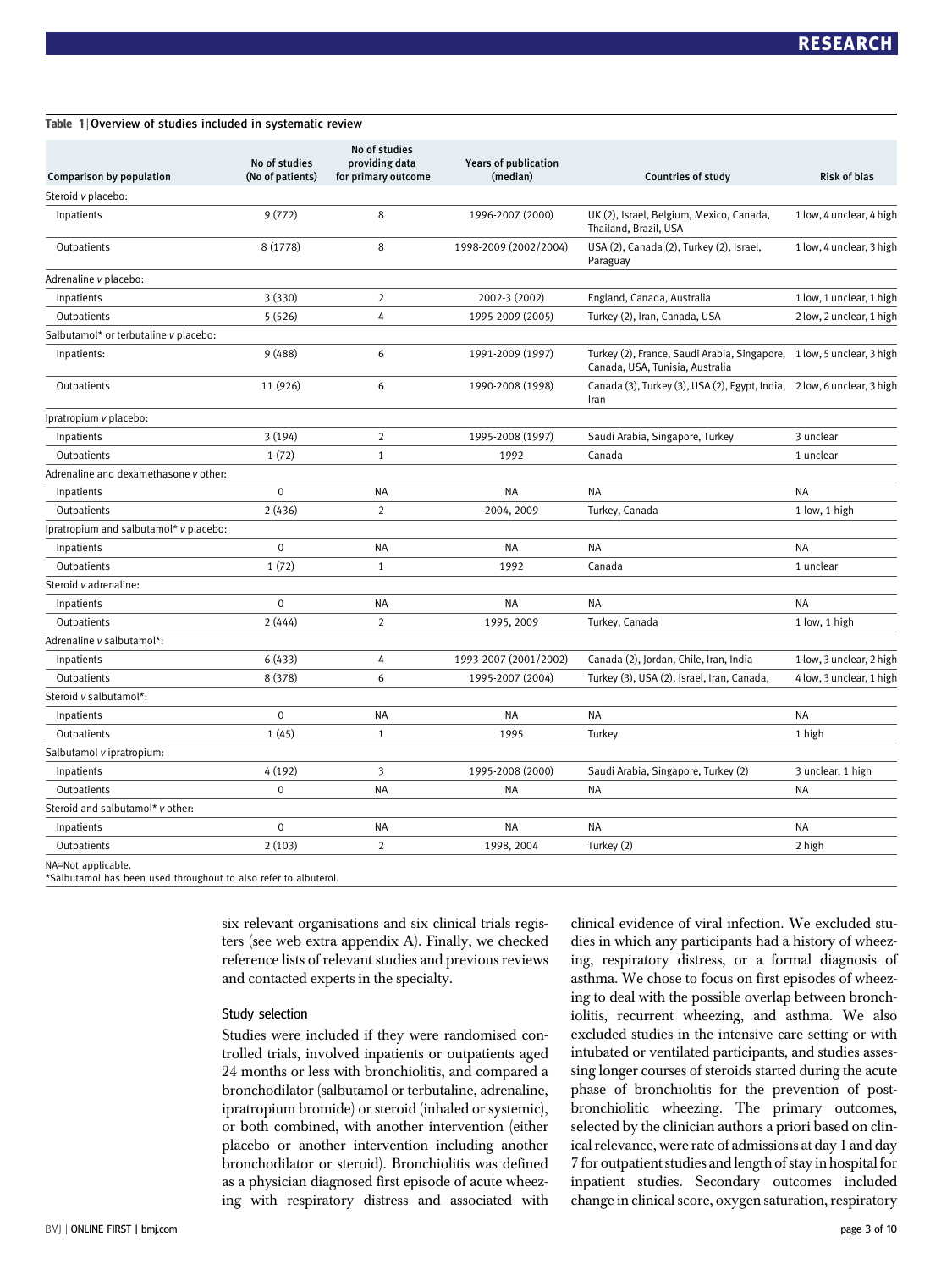| <b>Comparisons (AvB)</b>            | No of studies/<br><b>No of patients</b> | <b>Risk ratio</b><br>(95% CI)                               | <b>Risk ratio</b><br>(95% CI) | $I^2$ (%)    |
|-------------------------------------|-----------------------------------------|-------------------------------------------------------------|-------------------------------|--------------|
| <b>Admissions day 1</b>             |                                         |                                                             |                               |              |
| Steroid v placebo                   | 8/1762                                  |                                                             | 0.92 (0.78 to 1.08)           | $\mathbf{0}$ |
| Steroid v adrenaline                | 2/444                                   |                                                             | 1.12 (0.66 to 1.88)           | 2            |
| Steroid v salbutamol                | 1/45                                    |                                                             | 1.00 (0.21 to 4.86)           | <b>NA</b>    |
| Adrenaline v placebo                | 4/920                                   | $-$                                                         | $0.67$ (0.50 to 0.89)         | $\mathbf{0}$ |
| Adrenaline v salbutamol             | 6/295                                   |                                                             | $0.65$ $(0.38$ to $1.13)$     | 48           |
| Salbutamol or terbutaline v placebo | 4/196                                   |                                                             | 0.78 (0.53 to 1.14)           | $\mathbf{0}$ |
| Ipratropium v placebo               | 1/69                                    |                                                             | 1.56 (0.84 to 2.90)           | <b>NA</b>    |
| Adrenaline + steroid v placebo      | 1/400                                   |                                                             | $0.65(0.40 \text{ to } 1.05)$ | <b>NA</b>    |
| Salbutamol + steroid v placebo      | 1/30                                    |                                                             | $0.67$ $(0.13$ to $3.44)$     | <b>NA</b>    |
| Salbutamol + steroid v adrenaline   | 2/64                                    |                                                             | 5.00 (0.26 to 96.13)          | <b>NA</b>    |
| <b>Admissions day 7</b>             |                                         |                                                             |                               |              |
| Steroid v placebo                   | 5/1530                                  |                                                             | 0.86 (0.70 to 1.06)           | 31           |
| Steroid v adrenaline                | 1/399                                   |                                                             | 1.08 (0.77 to 1.52)           | <b>NA</b>    |
| Adrenaline v placebo                | 1/800                                   |                                                             | 0.78 (0.59 to 1.04)           | 21           |
| Adrenaline v salbutamol             | 1/63                                    |                                                             | 1.03 (0.66 to 1.60)           | <b>NA</b>    |
| Salbutamol or terbutaline v placebo | 2/259                                   |                                                             | 1.03 (0.34 to 3.10)           | $\mathbf{0}$ |
| Adrenaline + steroid v placebo      | 1/400                                   |                                                             | $0.65$ $(0.44$ to $0.95)$     | <b>NA</b>    |
|                                     |                                         | 0.1 0.2<br>$\mathfrak{D}$<br>5<br>10<br>0.5<br>$\mathbf{1}$ |                               |              |
|                                     |                                         | <b>Favours A</b><br><b>Favours B</b>                        |                               |              |

Fig 2 | Results from meta-analysis of direct comparisons for admission rates from emergency department (day 1 and day 7) in outpatients. Only comparisons with quantitative results are shown

rate, and heart rate; readmissions (for inpatients); return visits to the emergency department or any healthcare provider; and harms or adverse events.

Two reviewers independently screened the titles and abstracts to determine if an article met the inclusion criteria. The full text of studies classified as "relevant" or "unclear" were assessed independently by two reviewers using a standard form. Disagreements were resolved by consensus or adjudication by a third party.

### Risk of bias assessment

Included studies were assessed using the Cochrane Collaboration risk of bias tool.22 The tool consists of six domains (sequence generation, allocation



Fig  $3$  | Comparisons (14 studies) contributing to mixed treatment analysis for admissions at day 1. Numerals within figure are studies at low risk of bias (four in total)

concealment, blinding, incomplete outcome data, selective outcome reporting, and "other sources of bias"). Blinding and incomplete outcome data were assessed separately for the following types of outcomes: administrative, clinical or respiratory scores and other clinical variables, and others (for example, adverse events).

Two reviewers independently assessed risk of bias of included studies. One reviewer assessed reports written in Turkish. Discrepancies were resolved by consensus among three reviewers.

#### Data extraction

Data were extracted using a standardised form (available from authors) and entered into Microsoft Excel (Microsoft, Redmond, WA). One reviewer extracted data and a second reviewer checked these for accuracy and completeness. Extracted data included study characteristics, inclusion and exclusion criteria, characteristics of participants, interventions (including the use of a fixed protocol for cointerventions), outcomes, and results. Reviewers resolved discrepancies by consensus or in consultation with a third party. All quantitative data were checked by the statistician during analysis.

#### Grading the body of evidence

Two reviewers independently graded the quality of the body of evidence for the comparisons deemed most clinically relevant. Assessments, based on a modified GRADE approach, were completed for length of stay and admissions, change in clinical score, and adverse events.23 24 Domains examined were risk of bias, consistency, directness, and precision. Decision rules were developed a priori based on clinical and methodological relevance and are available on request. Discrepancies were resolved through discussion. The overall strength of evidence was graded as high, moderate, low, or insufficient (see web extra appendix B).

#### Statistical analysis

We considered studies of inpatients and outpatients separately, except for harms related data. Weighted mean differences were used to pool continuous variables when the same measurement scale was used (for example, heart rate) and standardised mean differences when different scales were used (for example, clinical scores). For pairwise meta-analysis, we used risk ratios to pool dichotomous variables. Data were combined using the DerSimonian-Laird random effects models<sup>25</sup> in Review Manager version  $5.0$ (Cochrane Collaboration, Copenhagen, Denmark). Results are reported with 95% confidence intervals, and statistical significance was set at P<0.05. Statistical heterogeneity was quantified using the  $I<sup>2</sup>$  statistic. A value greater than 50% was considered to be substantial heterogeneity.<sup>2627</sup> We calculated numbers needed to treat using the final risk ratios and the simple average baseline risk across all included trials—that is, the number of events divided by the number of participants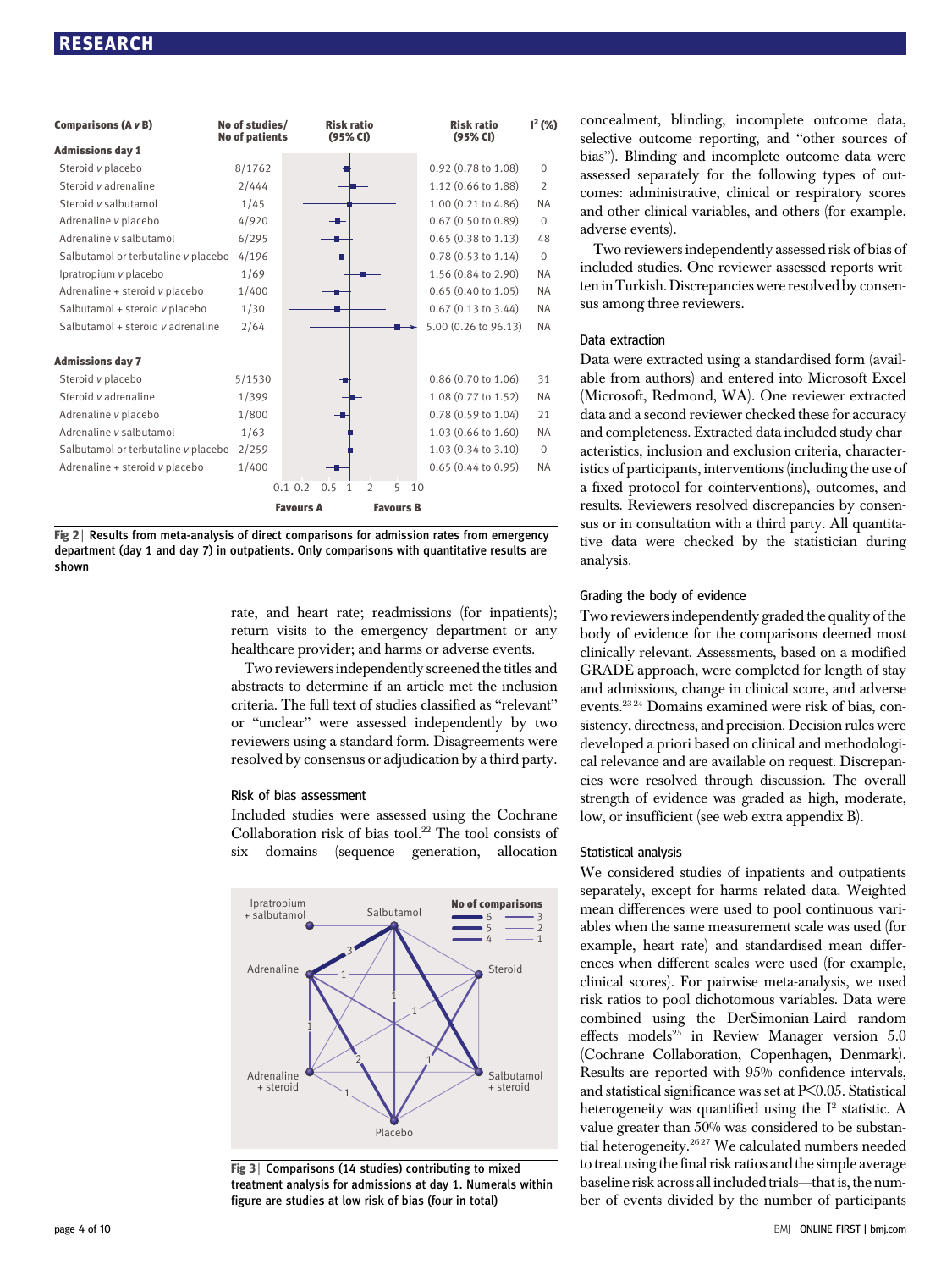| Comparison                                | Time point  | No of studies<br>(No of patients) | <b>Standardised mean</b><br>difference (95% CI)              | $I^2$ (%) |
|-------------------------------------------|-------------|-----------------------------------|--------------------------------------------------------------|-----------|
|                                           | 1 hour      | 4 (1006)                          | $-0.04$ ( $-0.16$ to 0.09)                                   | 0         |
|                                           | 2 hour      | 3(214)                            | $-0.17$ ( $-0.55$ to 0.21)                                   | 43        |
| Steroid v placebo                         | 3-6 hours   | 4 (808)                           | $-0.14$ ( $-0.50$ to 0.21)                                   | 68        |
|                                           | 12-24 hours | 1(69)                             | $0.13$ (-0.51 to 0.76)                                       | 36        |
|                                           | 3-10 days   | 4 (224)                           | −0.20 (−0.61 to 0.21)                                        | 55        |
|                                           | 1 hour      | 2(442)                            | $0.31$ (0.12 to 0.50)*                                       | 0         |
| Steroid v adrenaline                      | 2 hours     | 1(45)                             | $0.35$ (-0.27 to 0.98)                                       | ΝA        |
|                                           | 3-6 hours   | 1 (45)                            | $0.42$ (-0.20 to 1.05)                                       | NA        |
|                                           | 1 hour      | 1(45)                             | $0.65(0.01 to 1.28)$ <sup>+</sup>                            | NA        |
| Steroid v salbutamol                      | 2 hours     | 1(45)                             | $0.36$ (-0.27 to 0.98)                                       | NA        |
|                                           | 3-6 hours   | 1 (45)                            | $0.70$ (0.06 to 1.34) <sup>+</sup>                           | ΝA        |
|                                           | 1 hour      | 4 (900)                           | $-0.45$ (-0.66 to -0.23)*                                    | 40        |
| Adrenaline v placebo                      | 2 hours     | 1(30)                             | $-0.83$ (-1.58 to $-0.08$ )*                                 | ΝA        |
|                                           | 1 hour      | 6(248)                            | $-0.11$ ( $-0.36$ to 0.14)                                   | 0         |
|                                           | 2 hours     | 4 (207)                           | $-0.09$ ( $-0.37$ to 0.18)                                   | 0         |
| Adrenaline v salbutamol                   | 12-24 hours | 1(69)                             | $-0.21$ ( $-0.86$ to 0.44)                                   | 41        |
|                                           | 3-10 days   | 1(69)                             | −0.50 (−0.98 to −0.02)*                                      | 0         |
|                                           | 1 hour      | 8 (565)                           | $-0.49$ (-0.96 to $-0.01$ ) <sup>+</sup>                     | 86        |
| Salbutamol v placebo                      | 2 hours     | 2(100)                            | $-0.04$ ( $-1.07$ to 0.99)                                   | 84        |
|                                           | 3-6 hours   | 1(60)                             | $-0.79$ ( $-2.53$ to 0.95)                                   | 90        |
| Ipratropium v placebo                     | 2 hours     | 1(69)                             | $-0.14$ ( $-0.61$ to 0.33)                                   | ΝA        |
| Adrenaline and dexamethasone<br>v placebo | 1 hour      | 1 (399)                           | $-0.34$ (-0.54 to $-0.14$ ) <sup><math>\ddagger</math></sup> | NA        |
|                                           | 2 hours     | 1 (35)                            | $-0.17$ ( $-0.87$ to 0.52)                                   | NA        |
| Adrenaline and dexamethasone              | 12-24 hours | 1(35)                             | $0.00$ (-0.70 to 0.70)                                       | ΝA        |
| v salbutamol                              | 3-10 days   | 1(35)                             | $-1.22$ (-1.98 to -0.46) $\ddagger$                          | ΝA        |
|                                           | 1 hour      | 1(30)                             | $-0.34$ ( $-1.75$ to 1.07)                                   | NA        |
| Steroid and salbutamol                    | 2 hours     | 1(30)                             | $-0.67$ ( $-2.04$ to 0.70)                                   | NA        |
| v placebo                                 | 3-6 hours   | 1(30)                             | $-1.08$ ( $-2.43$ to 0.27)                                   | ΝA        |
|                                           | 1 hour      | 1(30)                             | $0.36$ (-0.36 to 1.08)                                       | NA        |
| Steroid and salbutamol                    | 2 hours     | 2(64)                             | $0.25$ (-0.26 to 0.77)                                       | 0         |
| v adrenaline                              | 12-24 hours | 1 (34)                            | $0.30$ (-0.43 to 1.02)                                       | <b>NA</b> |
|                                           | 3-10 days   | 1 (34)                            | $-0.16$ ( $-0.88$ to 0.56)                                   | NA        |

Table 2 <sup>|</sup> Results of direct comparisons for change in clinical score among outpatients

NA=not applicable.

\*Results favour adrenaline.

†Results favour salbutamol.

‡Results favour combined adrenaline and dexamethasone.

across the placebo arms of relevant studies. We also computed numbers needed to treat using the minimum and maximum baseline risk for the trials included in the meta-analysis. In our main analysis, for studies where groups received combined interventions that followed a protocol, we considered the common intervention across groups to "cancel out." For example, to obtain an overall main effect we considered a study comparing combined steroid and bronchodilator with bronchodilator alone in the comparison of steroid with placebo. Furthermore, two groups from factorial trials could contribute to the same analysis—for example, combined steroid and placebo compared with combined placebo and placebo, and combined steroid and bronchodilator compared with combined bronchodilator and placebo would both contribute to the comparison of steroid with placebo. The robustness of this assumption was tested by carrying out subgroup analyses comparing results in trials with cointerventions following a protocol versus trials with cointerventions at the discretion of the physician to explore potential additive (synergistic) or subtractive (antagonistic) effects. A priori we planned to do sensitivity analyses based on risk of bias (low v unclear or high).

For the primary outcomes we carried out a mixed treatment analysis using a Bayesian network model to compare all interventions simultaneously and to use all available information on treatment effects in a single analysis.21 28 29 Mean differences or log odds ratios were modelled using non-informative prior distributions. A normal prior distribution with mean 0 and large variance (10 000) was used for each of the trial means or log odds ratios, whereas their between study variance had a uniform prior with range 0 to 2 (admissions) or 0 to 10 (length of stay). These priors were checked for influence with sensitivity analyses. We carried out Markov Chain Monte Carlo simulations using WinBugs software to obtain simultaneous estimates of all interventions compared with placebo as well as estimates of which interventions were the best.<sup>30</sup> A burn-in sample of 20 000 iterations was followed by 200 000 iterations used to compute estimates. Results are reported with 95% credibility intervals. We considered all trial groups separately in the analysis. For example, a trial comparing steroid with placebo using a fixed protocol for bronchodilator use in both arms would contribute two arms to the mixed treatment analysis: combined steroid and bronchodilator and bronchodilator. Factorial trials contributed all four groups, and correlation between groups in such trials was factored into the computations. We checked the analyses for consistency using cross validation of all contrasts that had direct evidence.<sup>31</sup>

#### **RESULTS**

research the flow of studies through the selection process. Forty eight studies totalling 4897 patients were included (see web extra appendix C). Table 1 shows the comparisons made, the number of studies for each comparison by inpatient and outpatient population, the number of studies that provided data for our primary outcomes, the years of publication, and country of study. The drugs were administered in a variety of ways and varied across studies and interventions: corticosteroids –systemic (oral, intravenous, or intramuscular) or nebulised; adrenaline –nebulised; and bronchodilators –mostly nebulised. The risk of bias was low for eight studies (17%), unclear for 25 (52%), and high for 15 (31%). Twenty four studies only included infants aged less than 1 year.

#### **Outpatients**

Figure 2 displays the effect estimates for the primary outcome of admission rates from the emergency department (day 1) for the different direct comparisons. The results were statistically significant for only one comparison, showing a reduction of 33% for adrenaline compared with placebo (pooled risk ratio 0.67,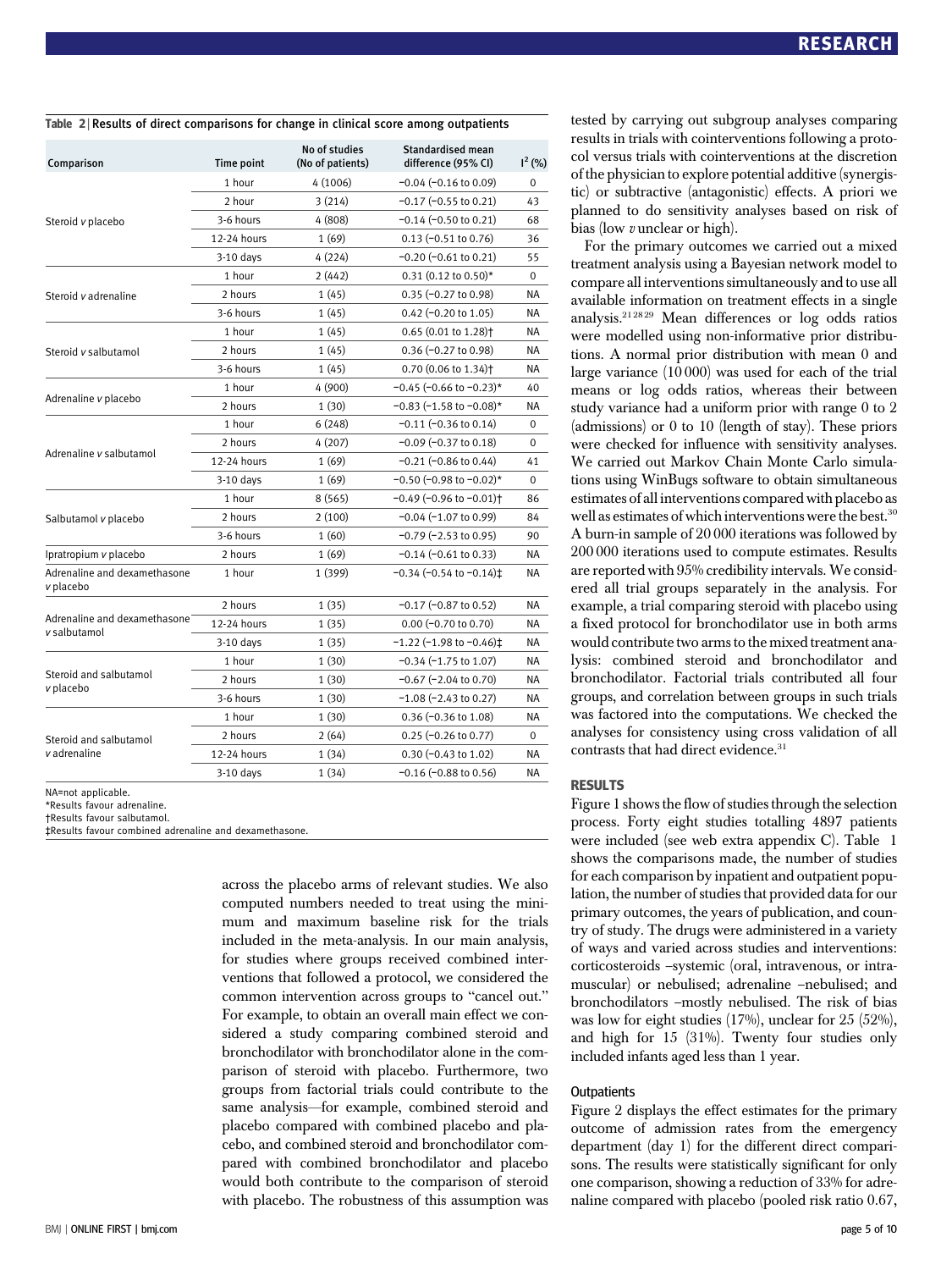|                                      |     | <b>Odds ratio</b><br>compared<br>with placebo<br>(95% Crl) |   | Probability<br>of being best<br>statistic (%) | <b>Odds ratio</b><br>compared<br>with placebo<br>(95% Crl) |
|--------------------------------------|-----|------------------------------------------------------------|---|-----------------------------------------------|------------------------------------------------------------|
| Adrenaline                           |     |                                                            |   | 45.0                                          | $0.48(0.18 \text{ to } 1.01)$                              |
| Adrenaline + steroid (dexamethasone) |     |                                                            |   | 38.9                                          | $0.52$ (0.15 to 1.57)                                      |
| Steroid                              |     |                                                            |   | 4.5                                           | $0.33(0.33 \text{ to } 2.05)$                              |
| Steroid + salbutamol                 |     |                                                            |   | 8.2                                           | $0.92(0.28 \text{ to } 3.40)$                              |
| Placebo                              |     |                                                            |   | 0.5                                           | 1.00 (not applicable)                                      |
| Salbutamol                           |     |                                                            |   | 0.4                                           | 1.04 (0.46 to 2.35)                                        |
| Salbutamol + ipratropium             |     |                                                            |   | 3.1                                           | 2.17 (0.32 to 14.98)                                       |
|                                      | 0.1 | 5<br>0.2<br>$\Omega$                                       | 5 | 10                                            |                                                            |

Fig  $4$  | Results of mixed treatment analysis for admissions at day 1, showing probability ranking and probability of being best statistic

95% confidence interval 0.50 to 0.89). The strength of evidence for this finding was considered moderate owing to lack of precision (see web extra appendix B). The number needed to treat based on the average baseline risk of admission from all studies (20%) was 15 (95% confidence interval 10 to 45). The number needed to treat ranged from 4 (95% confidence interval 3 to 12, baseline risk 75%) to 20 (13 to 59, baseline risk 15%). The results were sensitive to risk of bias: when studies with an unclear risk of bias were removed, the pooled estimate for the two studies (n=842) at low risk of bias was no longer statistically significant (pooled risk ratio 0.77, 0.56 to 1.07). Subgroup analyses showed non-statistically significant differences between studies combining adrenaline with steroids that followed a protocol (pooled risk ratio 0.74, 0.45 to 1.23; one study, n=400) compared with those that did not follow a protocol (0.62, 0.40 to 0.94; four studies, n=520; ratio of risk ratios 1.19, 0.61 to 2.33). An effect of a similar magnitude was shown with combined adrenaline and dexamethasone compared with placebo (35%), but this did not reach significance (P=0.07) (pooled risk ratio 0.65, 0.4 to 1.05; one study, n=400).

Figure 3 illustrates the comparisons and number of studies for each that were examined in the mixed treatment comparison for admissions at day 1. Cross validation showed that the results from the mixed treatment analysis were consistent with direct evidence not differing significantly from indirect evidence for any of the paired comparisons where direct evidence was available. The mixed treatment comparison identified adrenaline alone and combined adrenaline and dexamethasone as the interventions with the highest probability of being most effective, with about half the odds of being admitted from the emergency department compared with placebo (fig 4). The odds ratios were 0.48 (95% credibility interval 0.18 to 1.01) for adrenaline alone and 0.52 (0.15 to 1.57) for combined adrenaline and dexamethasone. Although this provides evidence on the relative efficacy of the different interventions, none of the interventions compared with placebo was statistically significant in this analysis.

Admission rates were also examined up to seven days after the emergency department visit using direct comparisons (fig 2). One large study with low risk of bias showed a statistically significant result for combined adrenaline and dexamethasone, with a 35% reduction compared with placebo (pooled risk ratio 0.65, 95% confidence interval 0.44 to 0.95); number needed to treat 11 (95% confidence interval 7 to 76). This result was based on a single large trial at low risk of bias; however, the study was factorial and the authors did not anticipate or hypothesise an effect for the combined adrenaline and dexamethasone group a priori.<sup>16</sup> The strength of evidence for this finding, based on the modified GRADE system, is considered low, as evidence came from only one study with relatively few events. The overall results for steroids compared with placebo and for adrenaline compared with placebo were not statistically significant; however, subgroup analyses examining use of bronchodilators or steroids that followed a protocol showed some important effects (data not shown). Specifically, adrenaline along with steroids that followed a protocol compared with placebo and steroids showed a statistically significant reduction of 33% (pooled risk ratio 0.67, 95% confidence interval 0.45 to 0.98). Also, steroids with use of bronchodilators (adrenaline or salbutamol) that followed a protocol compared with placebo and bronchodilators showed a similar magnitude of effect (32%) but did not reach statistical significance (pooled risk ratio 0.68, 95% confidence interval 0.44 to 1.05; P=0.08).

Mixed treatment comparison for admissions up to day 7 identified steroids with bronchodilators (adrenaline or salbutamol) as the interventions with the highest probability of being most effective, although the credibility intervals were wide and do not rule out the possibility of no effect (see web extra appendix D).

Table 2 presents the results from pairwise meta-analysis for change in clinical score. Only nine of the 25 comparisons were statistically significant, and in six of these adrenaline or adrenaline and dexamethasone was the preferred treatment. Compared with placebo, significant benefits were observed for adrenaline at 60 and 120 minutes, combined adrenaline and dexamethasone at 60 minutes, and salbutamol at 60 minutes. Adrenaline showed significant benefits compared with steroids at 60 minutes and salbutamol at 3-10 days. Combined adrenaline and dexamethasone was also superior to salbutamol at 3-10 days. The other two significant results were from one small study at unclear risk of bias showing benefits of salbutamol compared with steroids. The results for other clinical variables were consistent with the findings of admission rates and clinical score or provided little additional information (data available from authors). The incidence of return visits did not differ for any of the five comparisons where data were available (steroid  $v$  placebo, steroid  $v$  adrenaline, adrenaline  $v$  placebo, adrenaline  $v$  salbutamol, combined adrenaline and dexamethasone  $v$  placebo), although there was only one or two studies within each comparison for this outcome.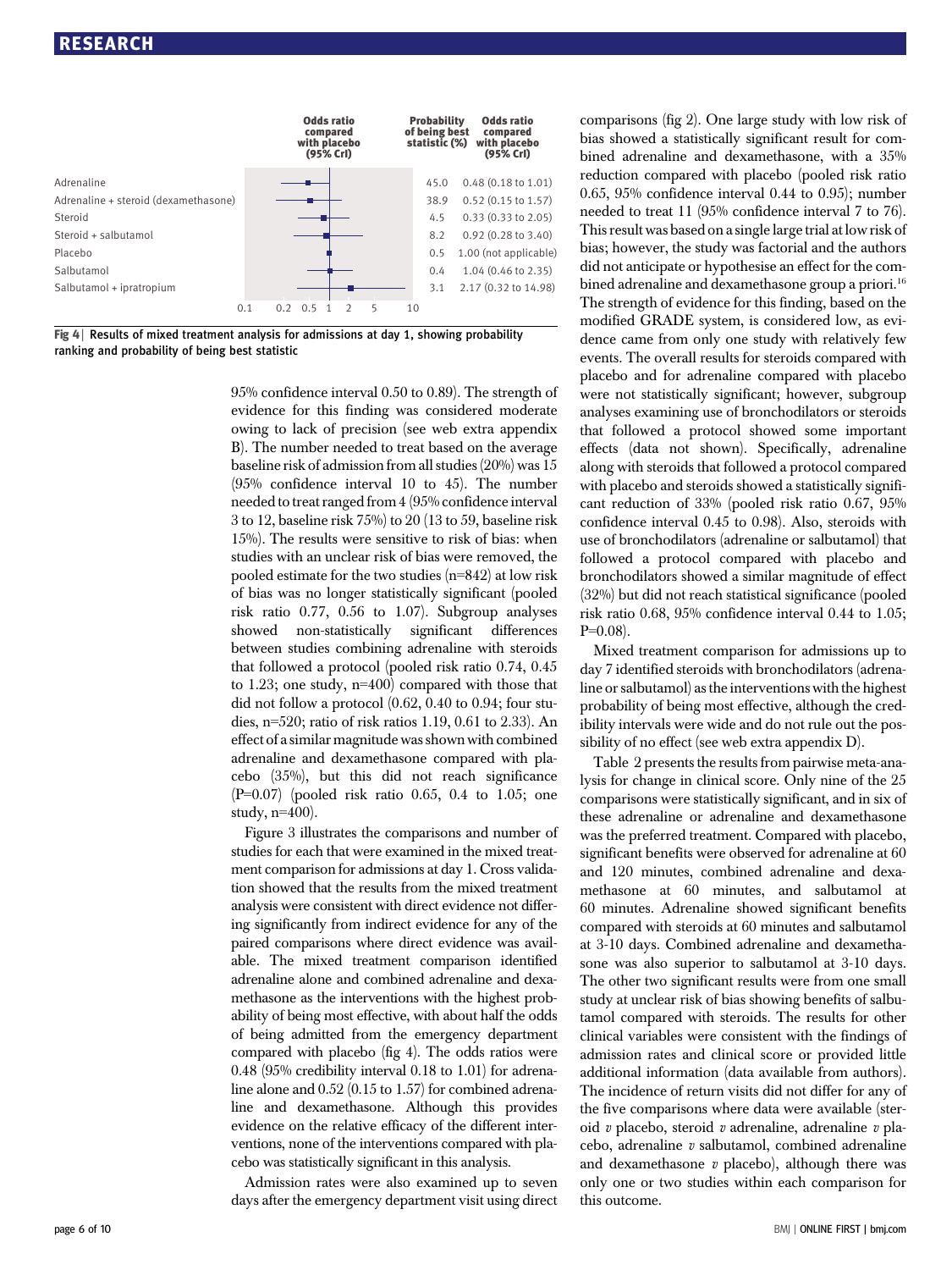#### Table 3 <sup>|</sup> Results of direct comparisons for change in clinical score among inpatients by comparison

| Comparison                                     | Time point  | No of studies<br>(No of patients) | <b>Standardised mean</b><br>difference (95% CI)         | $I^2$ (%)    |
|------------------------------------------------|-------------|-----------------------------------|---------------------------------------------------------|--------------|
|                                                | 3-6 hours   | 1(174)                            | $-1.03$ (-1.87 to $-0.19$ )*                            | NA           |
|                                                | 6-12 hours  | 3(269)                            | $-0.62$ (-1.00 to -0.23)*                               | 10           |
| Steroid v placebo                              | 12-24 hours | 3(264)                            | $-0.28$ ( $-0.66$ to 0.09)                              | 41           |
|                                                | $1-3$ days  | 4(271)                            | $-0.53$ ( $-1.14$ to 0.08)                              | 70           |
| Adrenaline v placebo                           | 1 hour      | 2(232)                            | $-0.04$ ( $-0.49$ to 0.40)                              | 46           |
|                                                | 1 hour      | 4(248)                            | $-0.79$ (-1.45 to $-0.13$ ) <sup>+</sup>                | 79           |
| Adrenaline v salbutamol                        | 2 hours     | 1(140)                            | $-0.52$ ( $-0.86$ to $-0.18$ ) <sup>+</sup>             | NA           |
|                                                | 1 hour      | 5(223)                            | $-0.20$ ( $-0.76$ to 0.35)                              | 76           |
|                                                | 2 hours     | 2(68)                             | $-0.78$ ( $-2.53$ to 0.98)                              | 91           |
| Salbutamol or terbutaline                      | 3-6 hours   | 1(89)                             | $-0.20$ ( $-0.61$ to 0.22)                              | $\mathbf{0}$ |
| v placebo                                      | 6-12 hours  | 2(136)                            | $-0.81$ (-1.21 to $-0.40$ ) <sup><math>\pm</math></sup> | 25           |
|                                                | 12-24 hours | 2(136)                            | $-0.21$ ( $-0.62$ to 0.20)                              | 31           |
|                                                | $1-3$ days  | 3(195)                            | $-0.06$ ( $-0.47$ to 0.36)                              | 53           |
|                                                | 1 hour      | 1(89)                             | $-0.11$ $(-0.53$ to $0.31)$                             | $\mathbf{0}$ |
|                                                | 3-6 hours   | 1(89)                             | $0.06$ (-0.39 to 0.51)                                  | 13           |
| Ipratropium v placebo                          | 6-12 hours  | 2(134)                            | $-0.21$ ( $-0.80$ to 0.37)                              | 65           |
|                                                | 12-24 hours | 3(193)                            | $-0.27$ ( $-0.61$ to 0.06)                              | 27           |
|                                                | $1-3$ days  | 3(193)                            | $0.05$ (-0.38 to 0.49)                                  | 56           |
|                                                | 1 hour      | 1(43)                             | $-0.22$ ( $-0.82$ to 0.38)                              | <b>NA</b>    |
|                                                | 3-6 hours   | 1(43)                             | $0.20$ (-0.40 to 0.80)                                  | ΝA           |
| Salbutamol v ipratropium                       | 6-12 hours  | 3(123)                            | $0.16$ (-0.40 to 0.72)                                  | 59           |
|                                                | 12-24 hours | 4(183)                            | $-0.24$ (-0.54 to 0.06)                                 | 3            |
|                                                | $1-3$ days  | 4(183)                            | $-0.10$ ( $-0.39$ to 0.19)                              | $\mathbf 0$  |
| NA=not applicable.<br>*Results favour steroid. |             |                                   |                                                         |              |

†Results favour adrenaline.

‡Results favour salbutamol or terbutaline.

#### Inpatients

Figure 5 displays the effect estimates for the primary outcome of length of stay for the different direct comparisons. Only one comparison was statistically significant, showing a shorter length of stay for adrenaline compared with salbutamol (mean difference −0.28 days, 95% confidence interval −0.46 to −0.09). The strength of evidence for this comparison is considered moderate. However, the practical implications of this result need to be considered alongside the finding that adrenaline showed no significant benefit compared with placebo. Furthermore, this finding was sensitive to risk of bias: only one study for this comparison was at low risk of bias and the result was not significant (mean difference

| <b>Comparisons (A v B)</b>          | No of studies/<br><b>No of patients</b> | <b>Mean difference</b><br>(95% CI) |                  | <b>Mean difference</b><br>(95% CI) | $I^2$ (%)    |
|-------------------------------------|-----------------------------------------|------------------------------------|------------------|------------------------------------|--------------|
| Length of stay (days)               |                                         |                                    |                  |                                    |              |
| Steroid v placebo                   | 8/633                                   |                                    |                  | $-0.18$ $(-0.39$ to $0.04)$        | 16           |
| Adrenaline v placebo                | 2/292                                   |                                    |                  | $-0.35$ $(-0.87$ to $0.17)$        | $\Omega$     |
| Adrenaline v salbutamol             | 4/261                                   | — <b>u</b> —                       |                  | $-0.28$ $(-0.46$ to $-0.09)$       | $\Omega$     |
| Salbutamol or terbutaline v placebo | 6/346                                   |                                    |                  | $0.11$ ( $-0.26$ to $0.48$ )       | $\Omega$     |
| Ipratropium v placebo               | 2/148                                   |                                    |                  | $-0.04$ $(-0.53$ to $0.45)$        | 26           |
| Salbutamol v ipratropium            | 3/137                                   |                                    |                  | $0.13$ ( $-0.33$ to $0.58$ )       | $\mathbf{0}$ |
|                                     | $-1.0$                                  | $-0.5$<br>$\Omega$                 | 0.5<br>1.0       |                                    |              |
|                                     |                                         | <b>Favours A</b>                   | <b>Favours B</b> |                                    |              |

Fig 5 | Results from meta-analysis of direct comparisons for length of stay in inpatients. Only comparisons with quantitative results are shown

−0.07 days, 95% confidence interval −1.01 to 0.88). The results showed high strength of evidence of no difference for steroid compared with placebo overall. Subgroup analyses showed a significant difference for steroids with use of bronchodilators that followed a protocol (mean difference  $-0.12$  days,  $-0.23$  to  $-0.00$ ); however, the magnitude of effect is not considered clinically important.

Mixed treatment comparison identified combined adrenaline and dexamethasone as the preferred treatment (figs 6 and 7). This finding was driven by one small study at high risk of bias. The confidence interval was wide and did not rule out the potential for no effect. Moreover, the mixed treatment comparison shows that none of the interventions examined show clear efficacy in terms of length of stay among the inpatient population.

In terms of change in clinical score (table 3), few differed statistically significantly (5/23 comparisons). Significant benefits were observed for adrenaline compared with salbutamol at 60 and 120 minutes, steroids compared with placebo at 3-6 and 6-12 hours, and salbutamol or terbutaline compared with placebo at 6-12 hours. The strength of evidence for these findings is limited by risk of bias, inconsistency (or unknown consistency owing to limited numbers of studies within individual comparisons), and lack of precision. The results for other clinical symptoms provided little additional or inconsistent information (data available from authors). Data for return visits and readmissions were available for four comparisons (steroid  $v$  placebo, adrenaline  $v$  placebo, adrenaline  $v$  salbutamol, and salbutamol v placebo). No significant differences were found although only one or two studies were available for each comparison.

#### Harms

Sixteen studies provided data on short term adverse effects (see web extra appendix E). No studies examined, or were necessarily designed to examine, long term adverse effects, such as cognitive injury. The types of adverse effects that were most commonly searched for (or reported on) included pallor, vomiting, tremors, hypertension, tachycardia, and infections. In general, the incidence of adverse effects was low and no important differences were observed between groups across the studies.

Previous syntheses provide little conclusive evidence to support the choice of different treatment options in the acute management of bronchiolitis. By examining steroids and bronchodilators in a single systematic review and supplementing the standard meta-analysis with mixed treatment comparisons, this review provides some important directions for clinical practice and future research. Adrenaline seems to be beneficial for short term outcomes among outpatients, including admission rates from the emergency department. Furthermore, adrenaline combined with dexamethasone showed longer term effects, reducing admission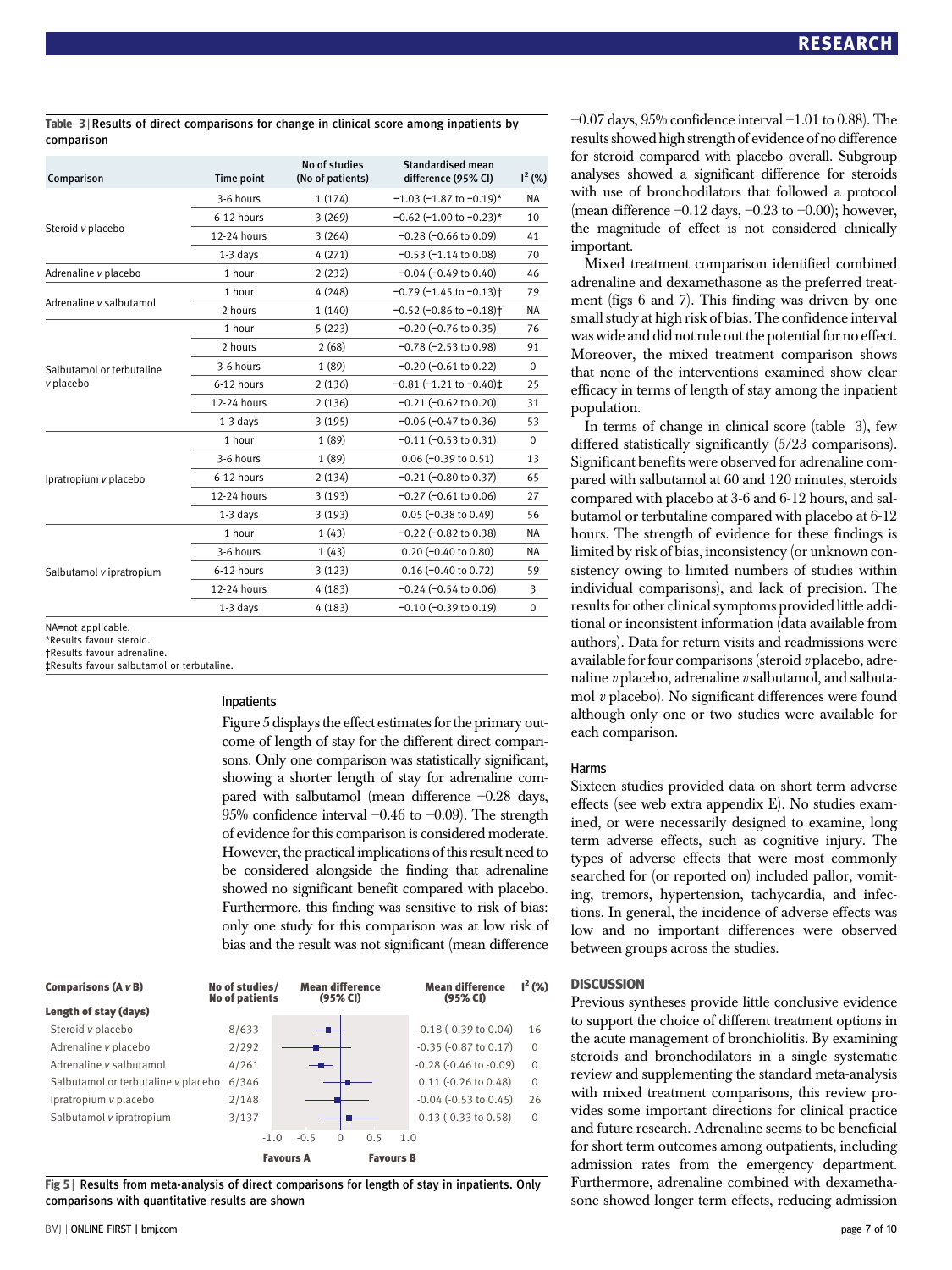

Fig 6 | Comparisons (19 studies) contributing to mixed treatment analysis for length of stay. Numerals within figure are studies at low risk of bias (two in total)

rates up to seven days after the emergency department visit. The strength of evidence for this reduction in admission rates was considered low based on the GRADE system, largely because it came from a single trial; however, recent empirical evidence suggests that reliance on evidence from a single precise trial that has been carried out well is reasonable.<sup>32</sup> The effectiveness of these interventions is supported by positive benefits in some of the secondary outcome measures, including short term changes in clinical score, with no observed concerns about short term safety. For inpatients, none of the interventions examined showed clear benefits for length of stay. Adrenaline showed some significant improvements for short term changes in clinical score, whereas steroids and salbutamol showed benefits compared with placebo over the longer follow-up periods (3-6 and 6-12 hours).

#### Interpretation of findings

The magnitude and timing of observed effects of adrenaline and steroids are supported through their known mechanisms of actions. Adrenaline has been shown to improve short term clinical variables, but its effect on admission rates was unclear, mostly due to underpowered studies.<sup>33</sup> We did not confirm concerns that the



Fig 7 | Results of mixed treatment analysis for length of stay, showing probability ranking and probability of being best statistic

early benefit shown might result in a later increase in admissions or return visits. $34$  The longstanding claim that the α adrenergic vasoconstricting and oedema reducing activity of adrenaline may confer advantage over β adrenergic only drugs was supported by direct and indirect comparisons suggesting some benefit over salbutamol.<sup>35</sup> Findings also indicate that previous conflicting results on the use of steroids may be partially explained by interaction with bronchodilators. Our analysis clearly excludes a clinically relevant stand alone effect of steroids but shows additive effects when combining a long action steroid such as dexamethasone with use of bronchodilators that follow a protocol. It is recognised that the immune response plays a significant part in the pathogenesis of bronchiolitis,<sup>36</sup> although the biological action of antiinflammatory interventions may be limited.<sup>37</sup> Clinical synergism between steroids and bronchodilators is a major topic in the long term treatment of asthma and chronic obstructive pulmonary disease.<sup>38</sup> Findings from translational research show a two way molecular interaction between these drugs, including  $β_2$  agonist stimulated steroid mediated gene transcription, and a steroid induced increase in the transcription of the  $\beta_2$ receptor gene.39 Whether these mechanisms are involved in the treatment of acute bronchiolitis, and the contribution of specific types and doses of bronchodilators and steroids, is unknown.

Another outstanding problem is the difference in observed effects between inpatient and outpatient populations. Adrenaline shows benefits for outpatients but not for inpatients. This may be attributable to short term compared with long term response or characteristics of the patients (for example, responders  $v$  nonresponders) or illness (for example, timing and severity of infection).

Safety concerns exist about the widespread use of adrenaline and steroids in young children with viral wheezing, particularly with repeated high doses.<sup>4041</sup> Our results do not suggest any serious or frequent short term expected or unexpected harms from any of the studied interventions in infants with bronchiolitis in the absence of comorbidities. However, our safety analysis is based on randomised trials, which often have limited power to detect important differences owing to the infrequent occurrence of events. Data from trials and observational studies in croup confirm a favourable short term safety profile.<sup>42</sup> Long term problems raised by the use of steroids in prematurity include effects on adrenal function, cardiovascular responses, somatic and lung growth, and neurodevelopment.43-47 Evidence is, however, scarce on the effects for short term use in otherwise healthy term infants, $42$  and none of these were studied in included trials.

#### Limitations of existing evidence

Our strength of evidence assessments provide clarity around the limitations of this body of evidence and direction for future research. Two key factors affected the strength of evidence: potential risk of bias in the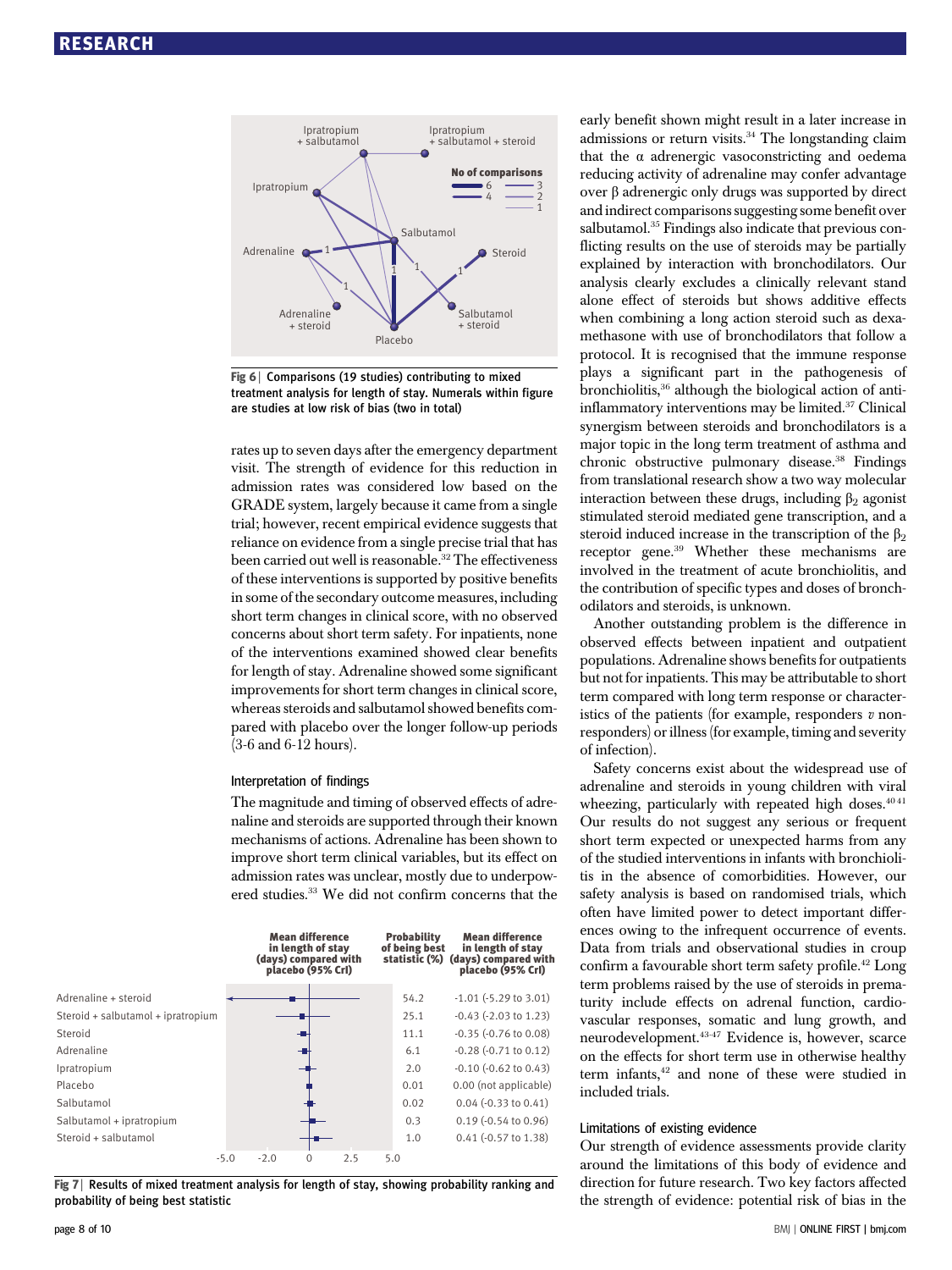WHAT IS ALREADY KNOWN ON THIS TOPIC The management of acute bronchiolitis varies substantially throughout the world, including the use of different bronchodilators and steroids

Systematic reviews have failed to provide convincing evidence to support different treatment options in the acute management of bronchiolitis

------------------------------<br>This systematic review shows a benefit of adrenaline (epinephrine) in reducing day 1 admission rates from the emergency department

Evidence suggests a benefit of combined adrenaline and dexamethasone for reducing admission rates seven days after the emergency department visit

For inpatients, none of the interventions examined showed clear benefits for length of stay; however, limited evidence suggests some benefits on clinical score for adrenaline as well as for steroids and salbutamol compared with placebo

> included studies and sparsity of data for many of the outcomes and comparisons, which resulted in imprecise estimates and unknown consistency of estimates across studies. Risk of bias was high due to potential selective outcome reporting, incomplete outcome data, and lack of blinding. Reporting of sequence generation and allocation concealment was often unclear. Sparsity of data was a result of few studies making the same comparisons as well as variability in the choice of outcomes and timing of outcome assessments. The message around consistency and relevance of outcomes is not new for this discipline.<sup>4849</sup> Further work to define clinically important efficacy and safety outcomes for bronchiolitis is ongoing.

#### Implications for research

Future research should focus on areas where there is some suggestion of benefit (significant or close to significant results in direct meta-analysis with a magnitude of effect that is clinically meaningful, or relative superiority in mixed treatment comparisons) but the strength of evidence is moderate or low—that is, future research may change our confidence in the estimate and may change the estimate. Based on this review, adrenaline and combined adrenaline and dexamethasone seem to be emerging as the preferred treatments for outpatients. This review found no clear advantage of steroids or bronchodilators among inpatients. This information should guide the choice of comparators, including their dose and combinations, for future large trials.

#### Strengths and limitations of the review

This review has followed current methodological standards for the synthesis of evidence. Moreover, we have incorporated new methods of analysis to simultaneously compare the different interventions and to provide greater clarity around their relative benefits. Limitations of mixed treatment comparisons have been cited, specifically assumptions of sufficient homogeneity to combine data and generalisability to individual patients.20 The influence of age, history of wheezing episodes, and wheezing phenotype has led to repeated controversies in this subject, $40\overline{50}$  and it is

not yet clear how best to approach these problems at a trial and systematic review level. We focused on first time wheezing so results could be directly pertinent to infants with typical viral bronchiolitis. We searched extensively for relevant literature and included all studies regardless of language of publication. We are confident that this review represents the most comprehensive synthesis currently available for the two most promising treatments for bronchiolitis, steroids and bronchodilators.

### Conclusion

Uncertainty about the optimal management of bronchiolitis is underscored by evidence showing substantial variation in practice, even within homogenous clinical settings. Current clinical practice guidelines recommend only supportive measures based on the absence of convincing evidence for any other approach. This systematic review shows a benefit of adrenaline for outcomes of most clinical relevance among outpatients. Moreover, adrenaline is shown to be safe and is relatively inexpensive. Some evidence exists for a beneficial synergistic effect of adrenaline and dexamethasone. Further research of this combined treatment is needed among outpatients. For inpatients, none of the interventions examined showed clear benefits for length of stay. Consensus on the most clinically important outcomes and consistency in their application will yield stronger evidence for this important source of morbidity among young children.

We thank the following for their contributions to this project: Annabritt Chisholm (article retrieval), Heather McPhee (data extraction), Nicola Hooton (protocol development, study selection), Özge Tuncalp (Turkish translation), Joy Lee (Korean translation), Paolo Valerio (Dutch translation), and João Franco (Spanish translation). This work is based on two systematic reviews produced for the Cochrane Collaboration on glucocorticoids and adrenaline (epinephrine) for bronchiolitis, respectively.

Contributors: LH, RF, DJ, AP, TK, BV conceived and designed the study. LH, RF, LB, and AM screened the literature search results and identified articles for retrieval, reviewed full papers for inclusion, and extracted data for meta-analysis. BV and RF analysed data and carried out multiple treatment comparisons. All authors interpreted the data, critically revised the draft, and gave final approval of the version to be published. LH is the guarantor for the study.

Funding: This research was supported by the Canadian Institutes of Health Research knowledge synthesis grant programme. The funding agency was not involved with the study design or collection, analysis, and interpretation of the data. RMF is supported by the Calouste Gulbenkian Foundation (Programme for Advanced Medical Education; www. gulbenkian.pt), and Fundação Ciência e Tecnologia.

Competing interests: All authors have completed the Unified Competing Interest form at www.icmje.org/coi\_disclosure.pdf (available on request from the corresponding author) and declare that (1) LH, DJ, AP, TPK, and BV have support from the Canadian Institutes for Health Research for the submitted work; (2) none of the authors has relationships with Canadian Institutes for Health Research that might have an interest in the submitted work in the previous 3 years; (3) none of their spouses, partners, or children has financial relationships that may be relevant to

the submitted work; and (4) the authors have no non-financial interests that may be relevant to the submitted work. **Ethical approval: Not required.** 

Data sharing: No additional data available.

1 Wright AL, Taussig LM, Ray CG, Harrison HR, Holberg CJ. The Tucson Children's Respiratory Study: II. Lower respiratory tract illness in the first year of life. Am J Epidemiol 1989;129:1232-46.